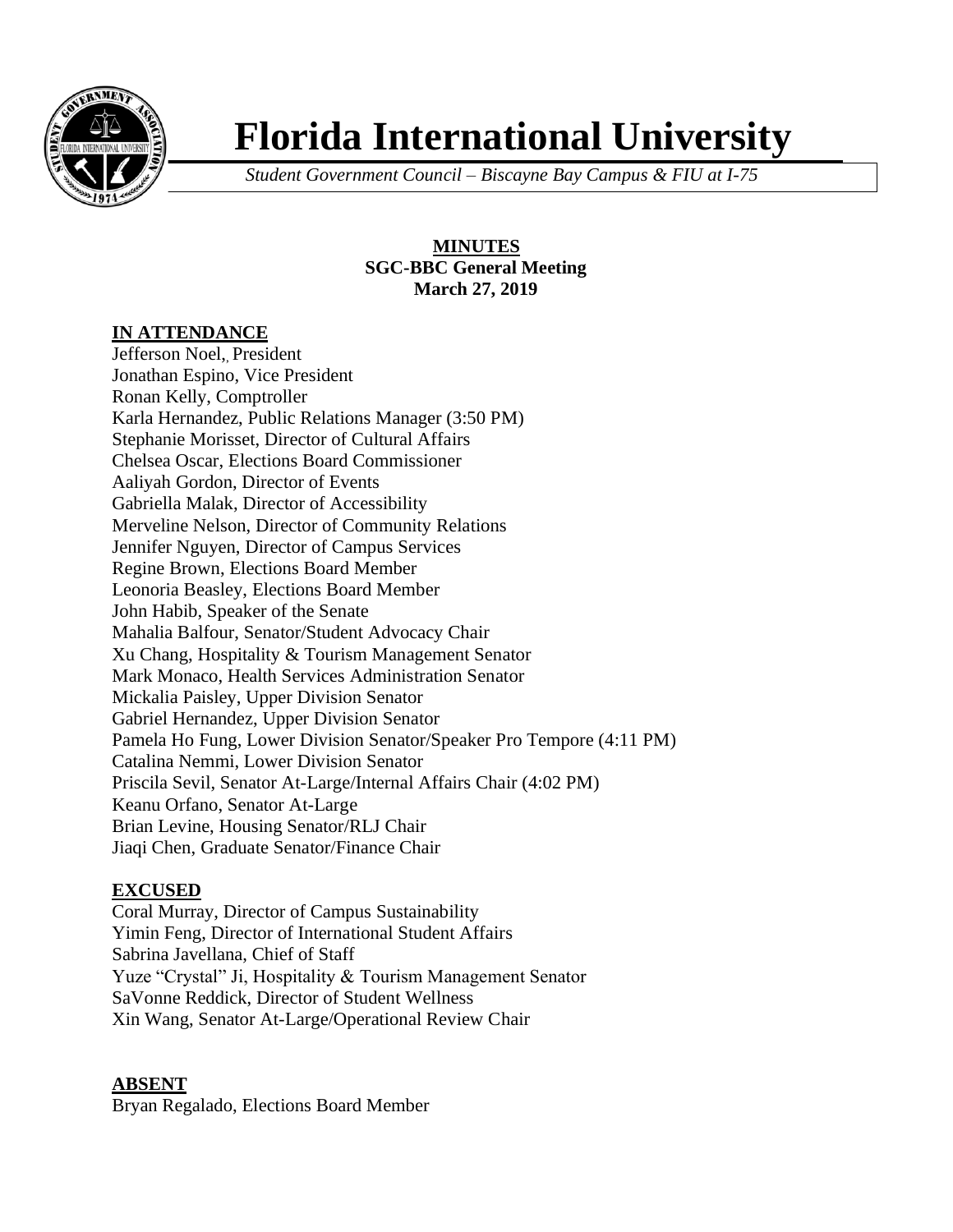### **GUEST**

Larissa Adames, SGA Advisor Dr. Kerrie Montgomery, Campus Life Director Anthony Jones, Student Assistant

# **CALL TO ORDER**

The Student Government Association (BBC) held a meeting on March 27, 2019 – Located in **WUC 221.** The meeting was called to order at **3:38 PM**, by President Noel who presided over the meeting in its entirety.

#### **PRESIDENT'S WELCOME**

- President Noel welcomed everyone with a quote from Dr. Martin Luther King JR, "All men are caught in an inescapable network of mutuality, tied in a single garment of destiny. Whatever affects one directly, affects all indirectly."
- This quote was chosen because everything that we do individually affects who we are as a unit and as a team, therefore, together as SGA, we need to always remember that everything we do always affects one another.

### **APPROVAL OF THE MINUTES**

The council reviewed the minutes of February 27th, 2019.

Senator Orfano moved to approve the minutes of February 27th, 2019. Senator Nemmi seconded the motion. The motion passed unanimously.

#### **PRESIDENT'S REPORT**

#### **The President's Official Report Is As follows…**

- FIU Day was a smashing success. I led a delegation speaking at Senators and Representatives on FIU Priorities
- North Miami Mayoral Junior Council, I helped in its inception with Mayor Smith Joseph, is doing great. We just collaborated with Miami Gardens Junior Council.
- I attended the Faculty Senate meeting and presenting all SGA is working on
- Day on the Bay was an amazing experience. We cleaned up the bay and broke ground on an edible garden. Afterwards, everyone went kayaking
- Career and Talent Development partnered with Royal Caribbean to do a tour of the facility on campus
- We supporting supported our Student Organizing Council who partnered with our Incubator on Designed for Impact to learn how to maximize our impact
- Women Who Lead Conference is Wednesday
- Mentor Monday was a blazing success, the Mayor of Aventura was here
- SGA Week (DRC Luncheon, Financial Wellness Workshop, Celebration of Culture, and BBQ at Bayview) was incredible
- ●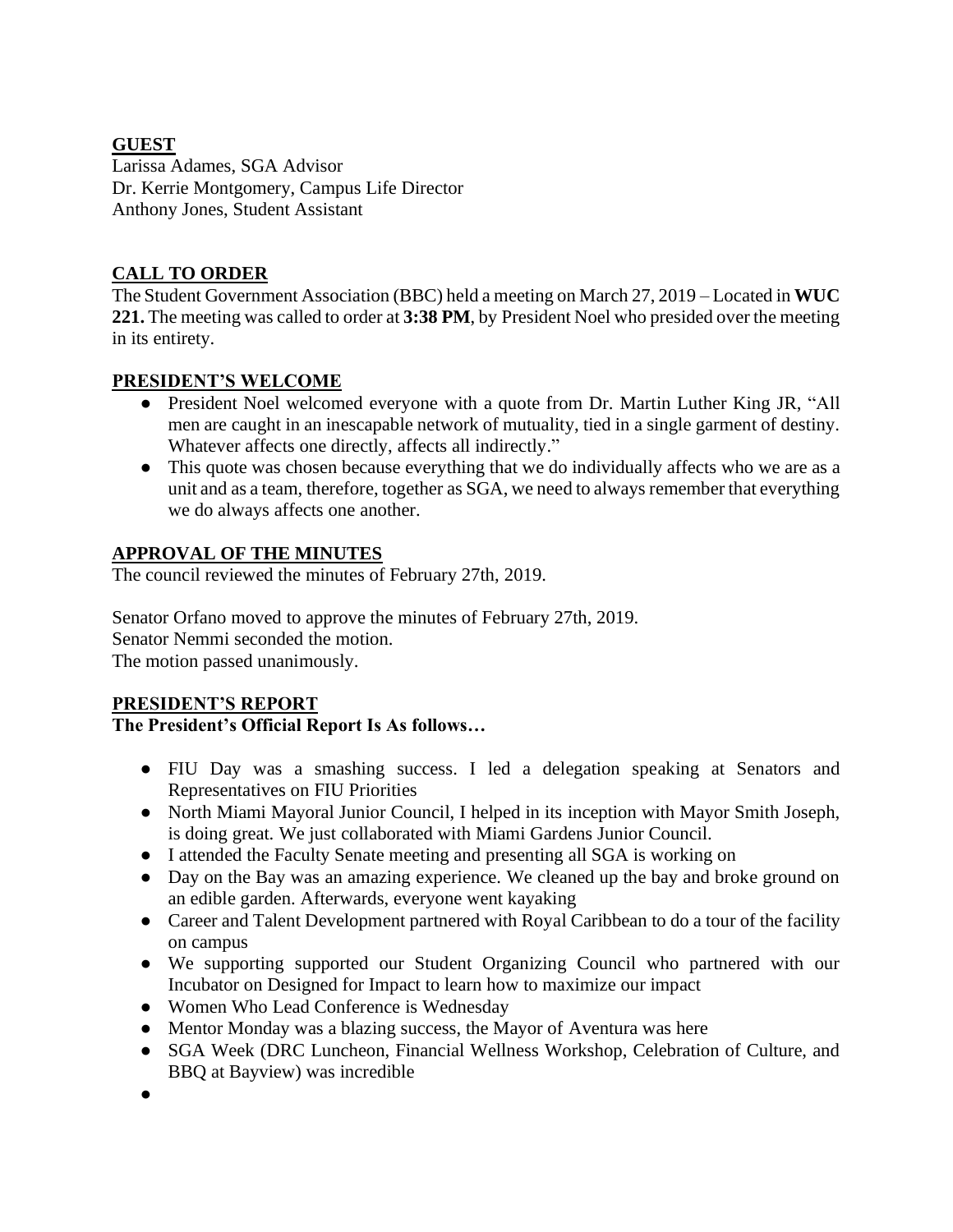#### **FIU AT I-75 REPORT The FIU At I-75 Official Report Is As Follows…**

- Diversity Week Spring 2019 on Tues. & Wed., April 2nd & 3rd from 4:30 PM 6:30 PM on Ground Floor. We will collaborate with our joint tenant Broward College in fun activities. We'll have "Fast & Furious Foosball Tournament" on Tuesday and then a Wii "Let's Dance" challenge on Wednesday. Students will receive FREE cookie packs, popcorn, Capri Sun juices and bottled water. There are special prizes for the winners!
- Mon. Thurs., April 8th 11th & Sat., April 13th. Students will receive delicious mini Jimmy John's subs.
- Mon. Thurs., April 15th 18th & Sat., April 20th. Students will enjoy FREE chair massages and assorted snacks & beverages.

# **VICE PRESIDENT'S REPORT**

**Vice President Espino…**

- Stated that his report today would be quick.
- Wished the council the best for the remainder of the semester and to be sure to have their grades on point."
- Informed the council that the PharmaBox is coming to the Biscayne Bay Campus very soon.
- Informed the council that the Leadership lounge event is moved to next week.

# **SENATE SPEAKER REPORT**

**Speaker Habib...**

- Stated that the Senators have been doing an amazing job.
- Informed the council of the open form that is available, which contains various student concerns, council concerns, and additional comments.
- Reflected on his experience in Tallahassee for FIU Day.
- Stated how great of a job Senator Nemmi had done during the women Who Lead conference.
- Congratulated the Student Advocacy committee on their successful Painting with a Twist event.
- Encouraged everyone to come to the upcoming committee meetings.
- Announced that the M.V.P of this month goes to.... Senator Paisley.
- Reminded the council that the T.I. Lecture Series event is tomorrow and encouraged everyone to come early to enjoy the various student talents who will be opening for the event.
- Encouraged next years council to use himself, E-Board, and all other available sources of knowledge and help to prepare themselves for the upcoming year, stating, "we want you all to be as prepared as possible."

# **COMPTROLLER REPORT**

**Mr.Kelly…**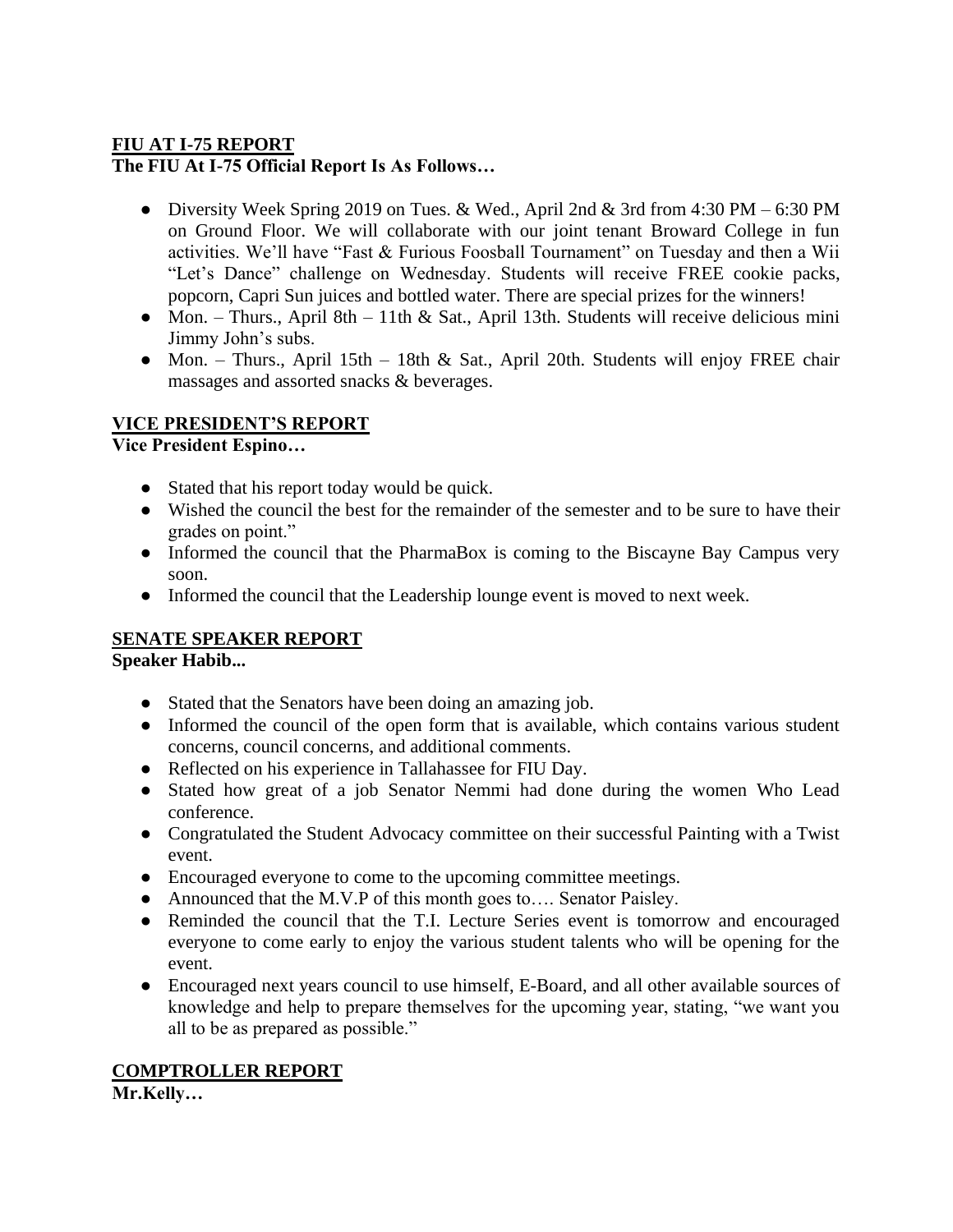- Informed the council that the budget process is completely finished and approved.
- Went over the remaining discretionary accounts and the funds still available within them.
- Highly encouraged the council to make use to the remaining discretionary funds because the funds do not roll over.

# **CABINET REPORTS**

#### **Director Gordon…**

• Informed the council that she is currently working on 2 events: Breakfast at BayView and The Battle of the councils

#### **Director Malak…**

- Reflected on the successful epilepsy training that took place this month and informed the council that there will be another epilepsy training very soon
- Informed the council that the Best Buddies eboard is almost full

#### **Director Nelson…**

- Reflected on the success of the Mentor monday Event
- Informed the council many students were able to take free professional headshots and receive free business cards.
- Informed the council that the mayor of Aventura attended the event.

#### **Director Oscar…**

- Informed the council that she worked with Panther Power to help promote the elections.
- Reflected on the success of the first ever Meet the Committees event that took place yesterday.

#### **Director Hernandez…**

- Spoke about the projects that she is currently working on with BayView Student Living.
- Encouraged the council to let here know if any of them had any student/council photos they would like for her to share on Instagram and tag them in.

#### **ADVISOR'S REPORT**

#### **Ms. Adames…**

- Informed the council that she is currently in the process of creating stipend contracts.
- Informed the council that if anyone has received an email from her, it means that they are not yet officially in the HR system and need to complete the onboarding packet.
- Informed the council that if they have not received an email from her, then their contract should be processed by next week and if anyone has any questions regarding the emails, HR, onboarding packet, or stipends, to please let her know.
- Asked the council if anyone would be able to assist in checking people in for the upcoming Lecture series event and if so to please see her tomorrow so that they can be shown how to check people in.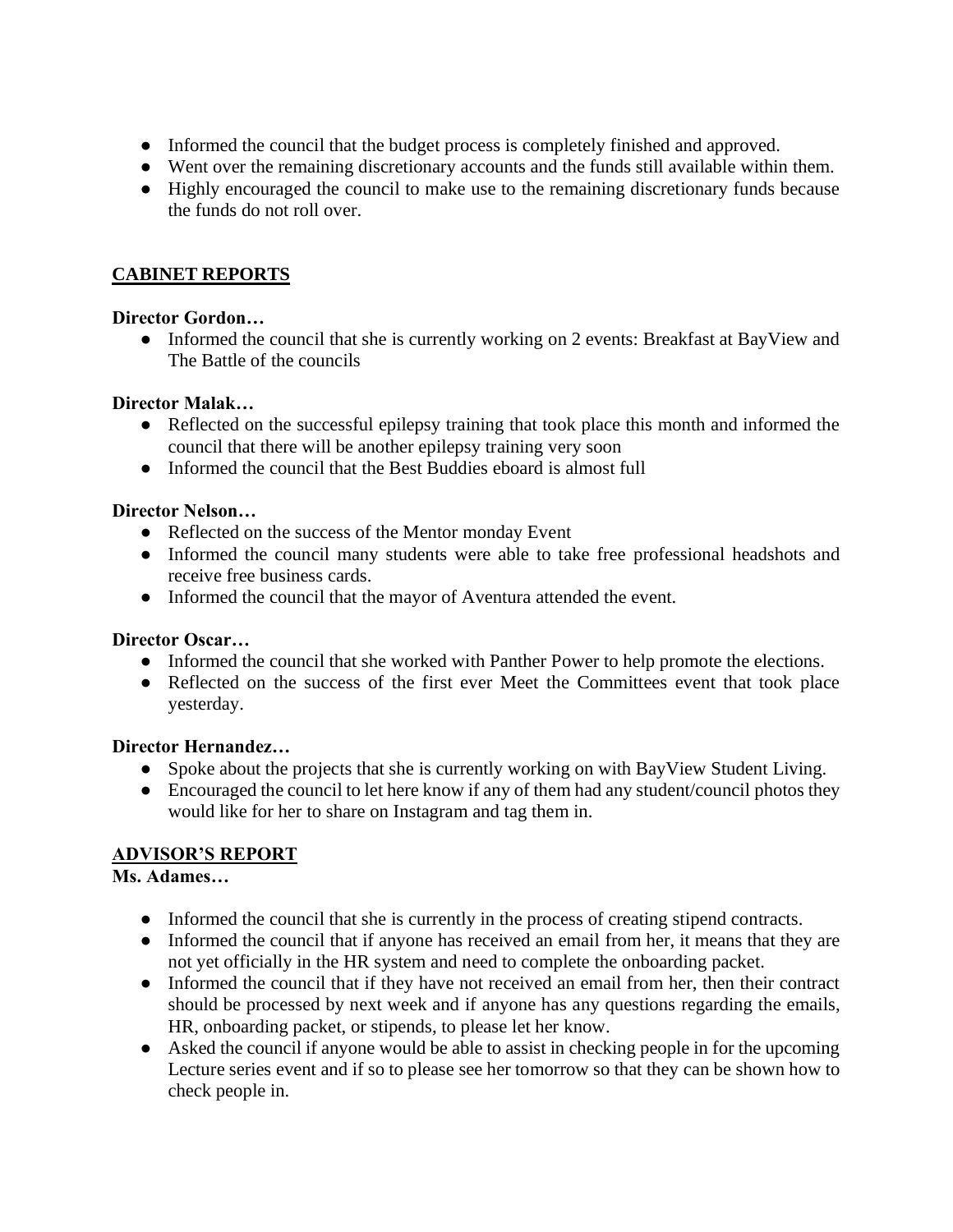- Reminded the council to please reserve their tickets for the lecture event if they haven't done so already.
- Reminded the council that the SGA office will be closed on Tuesday and Wednesday at 5:00 PM.

#### **OLD BUSINESS**

#### **A. Lecture**

President Noel spoke to the council about the history of the Lecture Series events.

President Noel, "We need all hands on deck, we are expecting a lot of people to attend and we need people to help in any way that they can."

President Noel informed the council that SGA Council members will have VIP seating toward the front for the event.

Point Of Personal Privilege - Speaker Habib - (4:17 PM)

Point Of Personal Privilege - Director Reddick - (4:18 PM)

Speaker Habib - Returned - (4:19 PM)

#### **NEW BUSINESS**

#### **A. Council's Choice Award**

President Noel, "Your peers will choose someone from this council to receive this award, write the name of the person who you think deserves this award down on the slip of paper that is being passed out and we will collect them once everyone has finished."

Slips of scrap paper were passed out to each council member.

Each council member casted their vote as the slips of paper were collected.

#### **B. SGA Superlatives**

President Noel explained to the council what a superlative was for those who did not know.

President Noel, "What are some superlatives that you all can think of?"

The council provided a list of potential superlatives.

President Noel, "If any of you have any more ideas, please be sure to send them to Vice president Espino so that we can possibly add them to the list."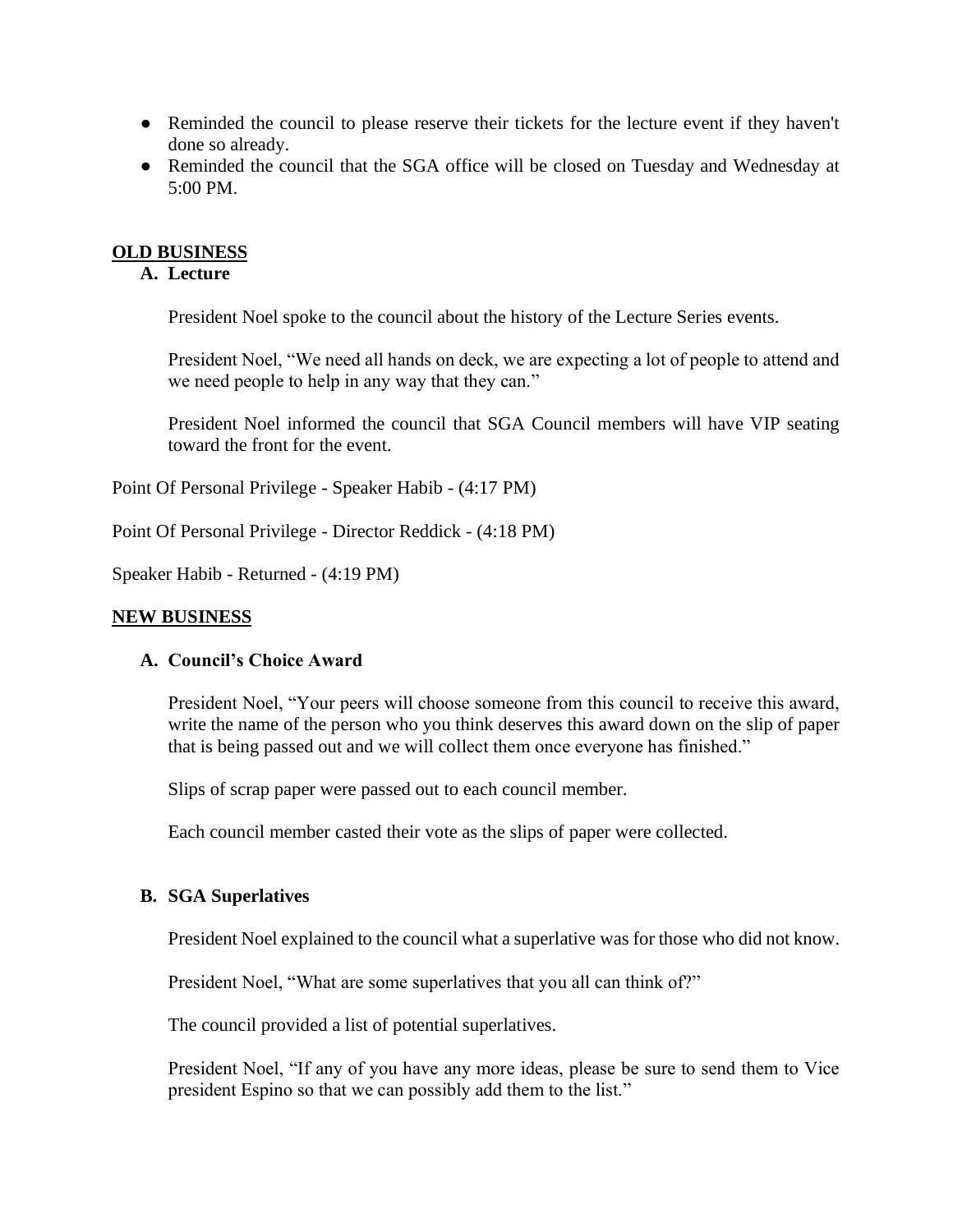Point Of Personal Privilege - Comptroller Kelly - (4:33 PM)

# **DISCUSSION**

#### **A. Finish Strong**

President Noel, "Part of what we're here for is leadership development. This year is coming to a close and I would like for us to finish strong. For example, we still have discretionary dollars that are still available for use, let's think about how can we use those dollars and what can we do for the FIU student body."

Point Of Personal Privilege - Speaker Habib - (4:41 PM)

The council discussed how they can contribute to the student body and possible ways of using the remaining discretionary funds

Speaker Habib - Returned - (4:43 PM)

Point Of Personal Privilege - Senator Balfour - (4:43 PM)

Senator Balfour - Returned - (4:45 PM)

#### **B. Student Concerns**

President Noel Suggested to skip this section of the agenda.

Senator Paisley seconded. By a unanimous decision, this section of the agenda was skipped.

#### **REPORTS CONT. Senator Reports**

Senator Levine…

• Stated that there is an RLJ meeting tomorrow.

Senator Nemmi…

- Reflected on the success of the recent Painting With a Twist event.
- Informed the council that she was able to lobby for some really cool things such as STEM and pediatric cancer therapy during FIU Day.
- Informed the council that she is currently working with Career & Talent Development on an event and is looking for 2 council members who could help out, so to please let her know if you would like to help.